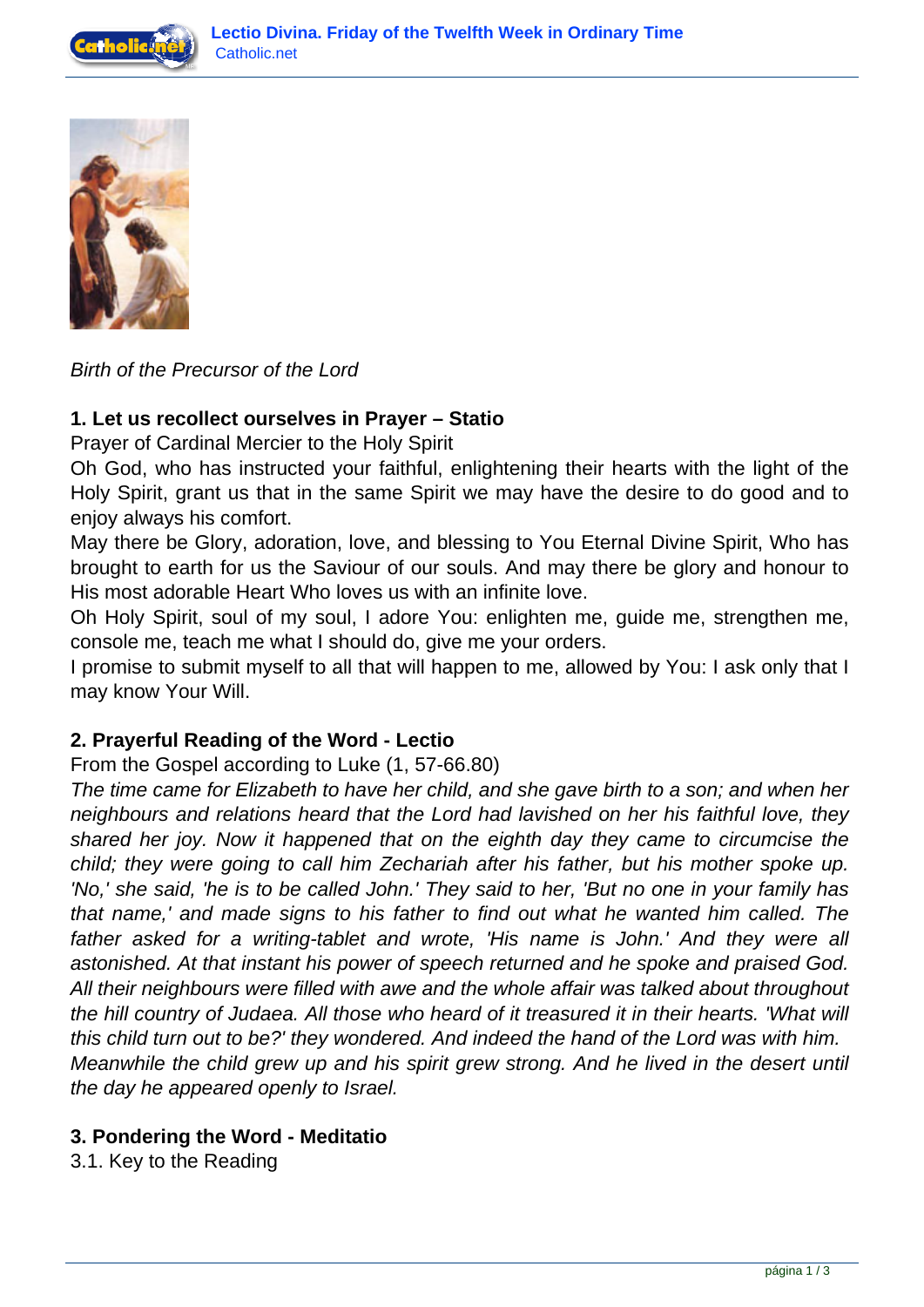

This passage of the Gospel forms part of the so called accounts of the infancy of Jesus. In a particular way this text follows the scene of the Visitation of Mary "in the house of Zechariah" (Lk 1, 40) after the event of the Annunciation of the Angel, the messenger of the new creation.

In fact, the Annunciation inaugurates in a joyful way the fulfilment of God's promise to His People (Lk 1, 26-38). The joy of the new times, which filled Mary, now inundates the heart of Elizabeth. She rejoices with the announcement brought by Mary (Lk 1, 41). Mary, on the other hand, "magnifies the Lord" (Lk 1, 46) because He has worked great things in her, just as He has worked great marvels for His people in need of salvation.

The expression "the time came" reminds us that this reality does not only strike Elizabeth about to give birth, but reveals also something of God's project. In fact, Saint Paul tells us that when the completion of the time came, God sent His Only Begotten Son "born of a woman, born a subject of the Law, to redeem the subjects of the Law, so that we could receive adoption of sons" of God (Gal 4, 4).

In the Gospel Jesus in fact, speaks about the completion of times, especially in the Gospel of John. Two of these times are the wedding at Cana (Jn 2, 1-12) and the agony on the cross where Jesus exclaims that "all is fulfilled" (Jn 19, 30). In the fulfilment of the times Jesus inaugurates an era of salvation. The birth of John the Baptist inaugurates this time of salvation. In fact, at the arrival of the Messiah he exults and leaps in the womb of his mother, Elizabeth (Lk 1, 44). Later on, he will define himself as the friend of the bridegroom (Jesus) who exults and rejoices because of the event of the wedding with the bride, the Church (Jn 3, 29).

The son will not be named as his father Zechariah, but John. Zechariah reminds us that God does not forget His people. In fact, his name means "God remembers". His son will now be

called "God remembers", because God's promises were being fulfilled. The prophetic mission of John has to indicate God's mercy. In fact, he will be called Johanan, that is "God is mercy". This mercy is manifested in the visit to the People, precisely "as he had promised by the mouth of his holy prophets of ancient times" (Lk 1, 67-70). Thus, the name indicates the mission of the one about to be born. Zechariah will write the name of his son on a tablet so that all could see with admiration (Lk 1, 63). This tablet is the echo of another inscription, written by Pilate to be fixed on the cross of Jesus. This inscription revealed the identity of the mission of the Crucified: "Jesus, the Nazarene, King of the Jews" (Jn 19, 19). This writing also provoked the admiration of those who were in Jerusalem for the feast.

John is the precursor of Jesus in everything. Already since his birth and childhood he points out to Christ. "Who will this child be? He is "the voice which cries out in the desert" (Jn 1, 23), impelling all to prepare the way of the Lord. He is not the Messiah (Jn 1, 20), but he indicates this with his preaching and above all with his life style of asceticism in the desert. Meanwhile the child grew up and his spirit grew strong. He lived in the desert until the day he appeared openly to Israel". (Lk 1, 80).

3.1.1. Questions to direct the meditation and the carrying out

- What has struck you in this passage and in the reflection?